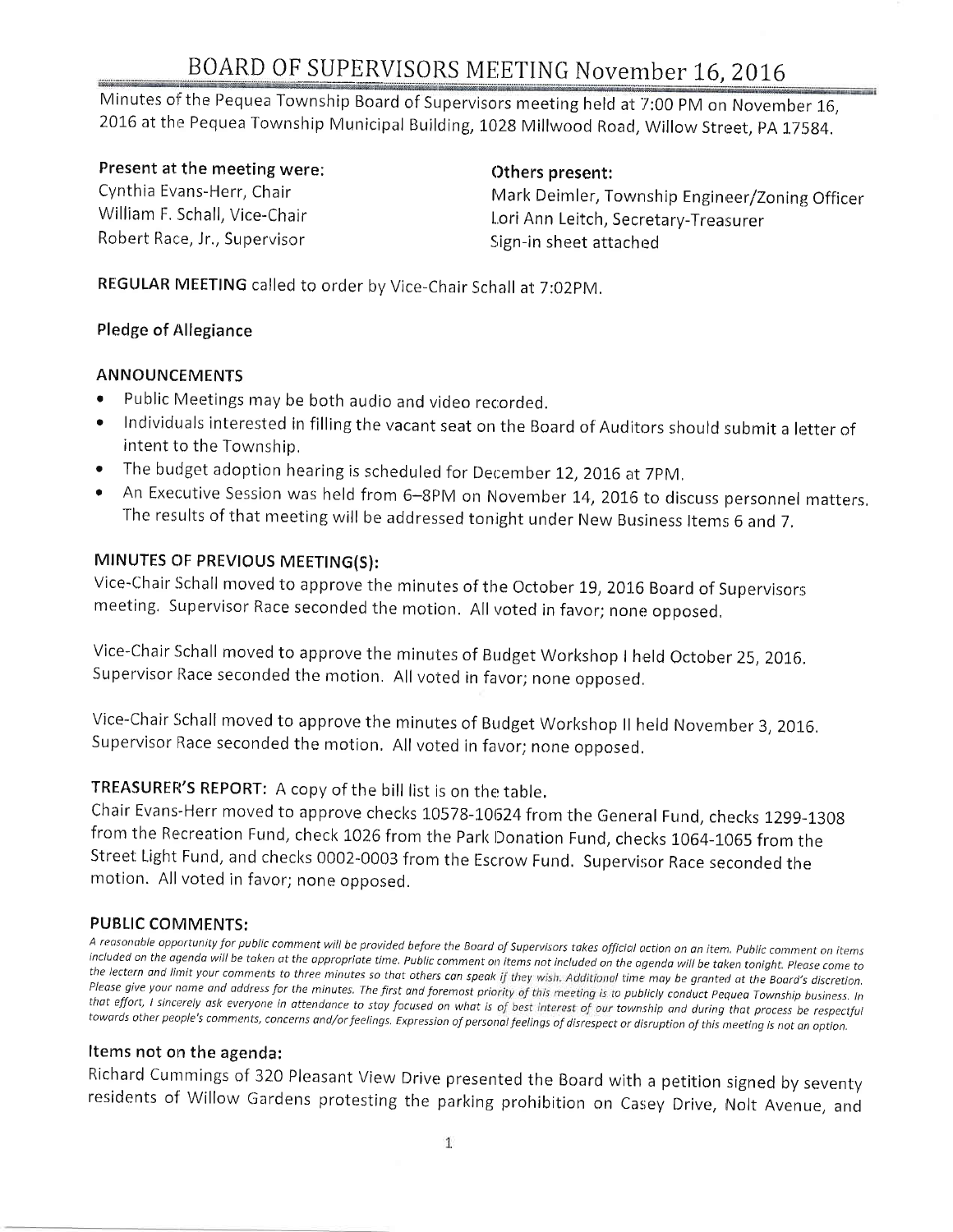Pleasant View Drive pursuant to the Pequea Township Traffic Ordinance 197-2016 passed September 21, 2016. Mr. Cummings urged the Supervisors to reconsider the restriction.

Chair Evans-Herr responded the governing body is charged with public safety, and the Board received requests from the West Willow Fire Company to limit parking on these narrow roads to ease the navigation of emergency vehicles,

Kimberly Sager of 21 West Penn Grant Road said she has observed fire trucks travelling on the roads without incident,

Dennis Miller of 336 Pleasant View Drive commented that speeding has increased now that vehicles are not parked along the road,

Township Engineer Mark Deimler stated the speed limit signs are legally enforceable. However, a traffic study is required to erect official traffic control devices such as No Parking signs. He offered to visit the site and make recommendations for the Board to consider.

Robert Burns of 305 Nolt Avenue suggested a compromise of allowing parking on one side of the road.

Vice-Chair Schall moved to immediately and indefinitely suspend violations on Bauer Avenue, Carol the results of a traffic study conducted by the Township Engineer. Supervisor Race seconded the motion, All voted in favor; none opposed.

POLICE REPORT: Corporal Michener delivered the Southern Regional Police Department report for the month of October.

#### OLD BUSINESS:

- 1. Document retention and destruction plan for 2016 Chair Evans-Herr moved to table this item until the next meeting. Supervisor Race seconded the motion. All voted in favor; none opposed.
- 2. Establish Capital Reserve and Operating Reserve Accounts Chair Evans-Herr moved to table this item until the next meeting. Supervisor Race seconded the motion. All voted in favor; none opposed.
- 3. Municipal Trash Haulers Ordinance Chair Evans-Herr moved to table this item until the next meeting. Supervisor Race seconded the motion. All voted in favor; none opposed.
- 4. Burning Ordinance Chair Evans-Herr moved to table this item until the next meeting. Supervisor Race seconded the motion, All voted in favor; none opposed.
- 5. Pequea Township seat on the Suburban Lancaster Sewer Authority Chair Evans-Herr provided an update on her efforts to have a representative of pequea Township on the Board of the Suburban Lancaster Sewer Authority (SLSA). She met with Frank Mincarelli, SLSA's Solicitor, on Monday, November 14, 2016 to discuss a possible opening. Chair Evans-Herr moved to keep this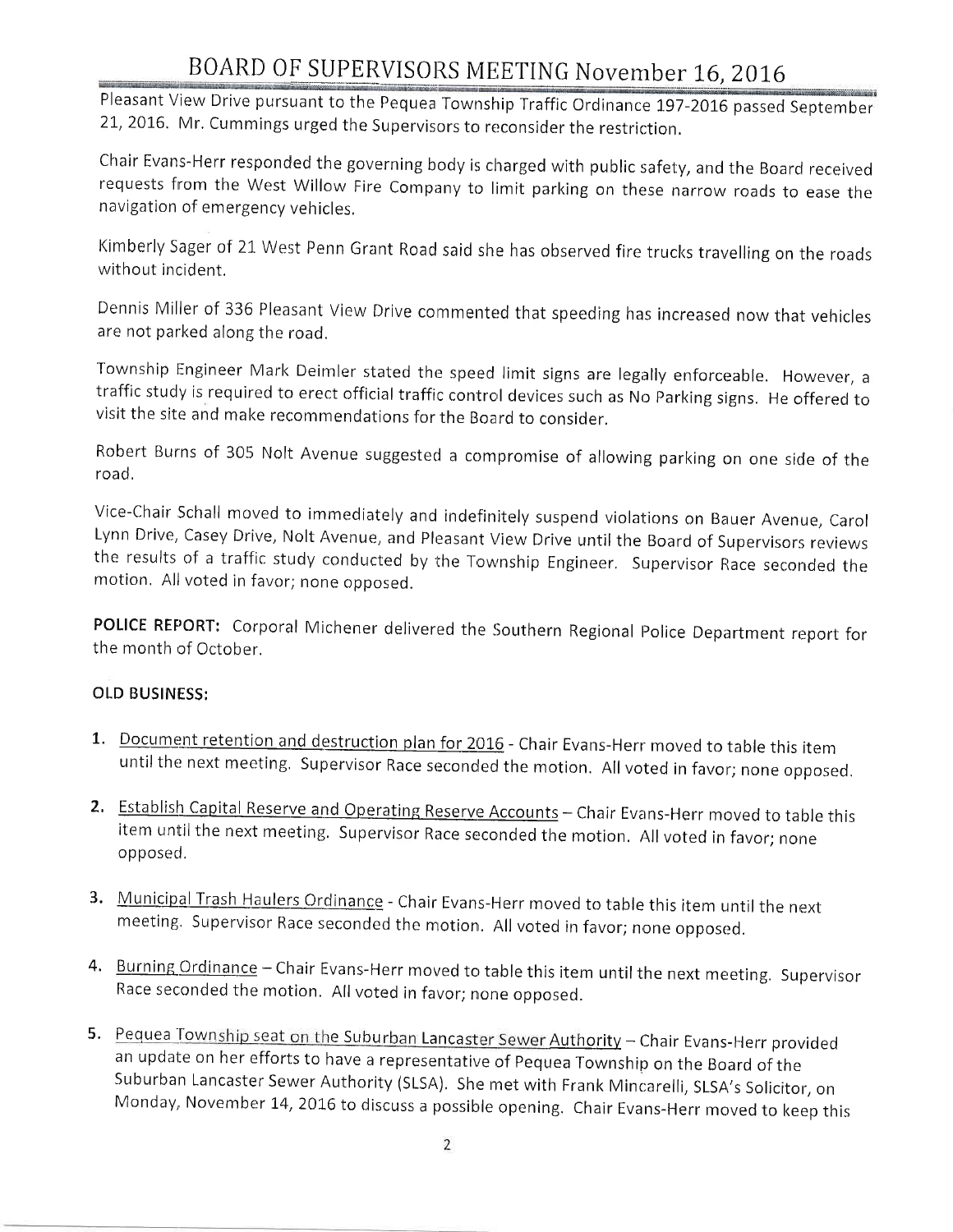item as Old Business on the agenda. Supervisor Race seconded the motion. All voted in favor; none opposed.

- 6. Radcliff Road Bridge Chair Evans-Herr moved to table this item until the next meeting. Supervisor Race seconded the motion. All voted in favor; none opposed.
- 7. Comcast Franchise Fee Agreement Renewal Update Chair Evans-Herr moved to table this item until the next meeting. Supervisor Race seconded the motion. All voted in favor; none opposed.
- 8. Review Noise Ordinance Chair Evans-Herr moved to table this item until the next meeting. Supervisor Race seconded the motion. All voted in favor; none opposed.
- 9. Review Curfew Ordinance Chair Evans-Herr moved to table this item until the next meeting. Supervisor Race seconded the motion. All voted in favor; none opposed.

#### **NEW BUSINESS:**

- 1. Koch Stormwater Management Plan Chair Evans-Herr moved to accept the Hannah S. Koch Stormwater Management Plan SEA #SWMPT2016-4 subject to the satisfaction of all comments in Solanco Engineering Associates, LLC's Review #3 dated October 27, 2016 and a financial security in the amount of one hundred twenty thousand eight hundred seven dollars and seventy-two cents (\$120,807.72). Supervisor Race seconded the motion. All voted in favor; none opposed.
- 2. 2952 Willow Street Pike Waiver of Land Development Vice-Chair Schall moved to approve the waiver of Section 301 of the Pequea Township Subdivision and Land Development Ordinance for the project located at 2952 Willow Street Pike subject to the satisfaction of all comments in Solanco Engineering Associates, LLC's letter dated October 6, 2016. Supervisor Race seconded the motion. All voted in favor; none opposed.

### Vice-Chair Schall, a volunteer firefighter for the West Willow Fire Company, was excused at 8:33PM to respond to an emergency call.

- 3. Consider Park Board's Proposal for Picnic Tables and Grills Chair Evans-Herr moved to approve the Park Board's proposal to purchase picnic tables and grills for Silver Mine Park not to exceed six thousand dollars (\$6,000.00) of the unencumbered funds in the Park Donation account. Supervisor Race seconded the motion. Chair Evans-Herr and Supervisor Race voted aye; Vice-Chair Schall was absent due to a fire call.
- 4. Consider CPA Proposals for Annual Audit Chair Evans-Herr moved to table this item until the next meeting. Supervisor Race seconded the motion. Chair Evans-Herr and Supervisor Race voted aye; Vice-Chair Schall was absent due to a fire call.
- 5. Set Hearing for Articles of Agreement Chair Evans-Herr moved to not set a hearing to sign the revised Articles of Agreement with Conestoga Township governing the Southern Regional Police Department. Supervisor Race seconded the motion. Ken Adams of 39 Cobblestone Drive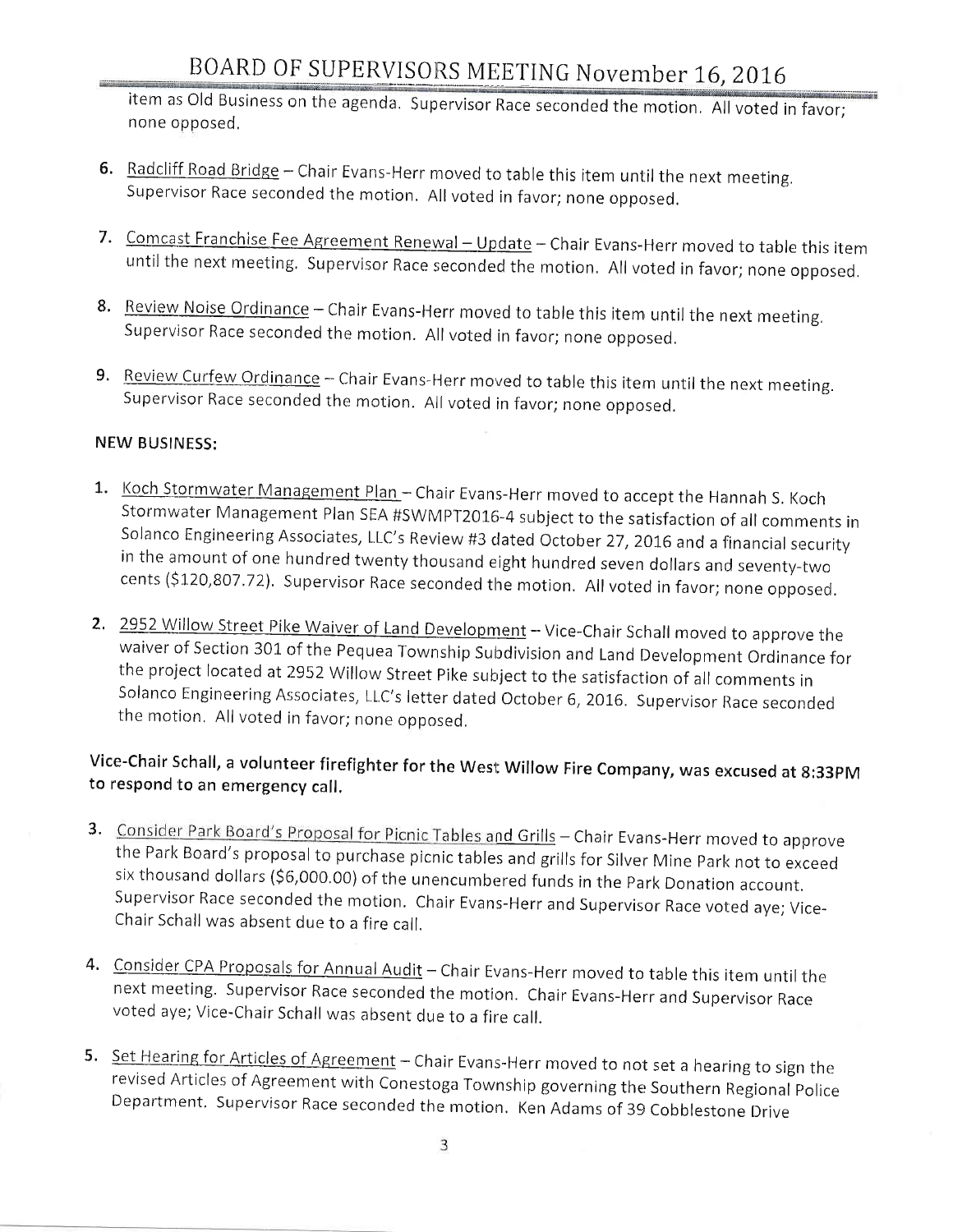implored the Board to request financial statements from Conestoga Township. Chair Evans-Herr and Supervisor Race voted in favor of not setting a hearing to sign the revised Articles of Agreement; Vice-Chair schall was absent due to a fire call.

- 6. Consider Hiring Roadmaster and Review Job Description Chair Evans-Herr moved to table this item until the next meeting. Supervisor Race seconded the motion. Chair Evans-Herr and Supervisor Race voted aye; Vice-Chair Schall was absent due to a fire call.
- 7. Final Review of Road Crew and Park Crew Staffing for 2017 Chair Evans-Herr moved to employ four full-time Road Crew members and eliminate permanent part-time Road Crew and Park Crew positions. Supervisor Race seconded the motion. Chair Evans-Herr and Supervisor Race voted aye; Vice-Chair Schall was absent due to a fire call,
- 8. Revise General Fund Budget and Recreation Fund Budget Chair Evans-Herr moved to approve the 2017 proposed budgets for the General Fund and Recreation Fund as amended by the Treasurer to reflect the staffing changes. Supervisor Race seconded the motion. Chair Evans-Herr and Supervisor Race voted aye; Vice-Chair Schall was absent due to a fire call.

#### ADDENDA:

- 1. Consider Well Waiver Request for 820 Baumgardner Road Chair Evans-Herr moved to approve the Isolation Distance Waiver as applied for by Christine Quigley and Robert Lichty, in accordance with the conditions set forth in the SEO's written recommendation, dated November 14, 2016, conditioned upon the lot owner(s) executing a Release and lndemnification Agreement drafted by responsibility of the applicant. Supervisor Race seconded the motion. Chair Evans-Herr and supervisor Race voted aye; Vice-chair schall was absent due to a fire call.
- 2. Consider Well Waiver Request for 417 Long Lane Chair Evans-Herr moved to approve the lsolation Distance Waiver as initially applied for by previous owner Tiera Graver, and assumed by<br>current owners Derek and Krista Groff, in accordance with the conditions set forth in the SEO's written recommendation, dated November 14, 2016, conditioned upon the lot owner(s) executing a Release and Indemnification Agreement drafted by our Solicitor which will be<br>recorded at the Lancaster County Courthouse, recording fees to be the responsibility of the applicant. Supervisor Race seconded the motion. Chair Evans-Herr and Supervisor Race voted aye; Vice-Chair Schall was absent due to a fire call.

#### DEPARTMENTAL REPORTS:

#### Route 272 Advisory Committee

Road Crew - Supervisor Race presented the monthly report, Zoning/Code Officer - Report on file Southern Regional Police Department - Corporal Michener presented the monthly report. Southern Regional Police Commission Southern Lancaster County Inter-Municipal Council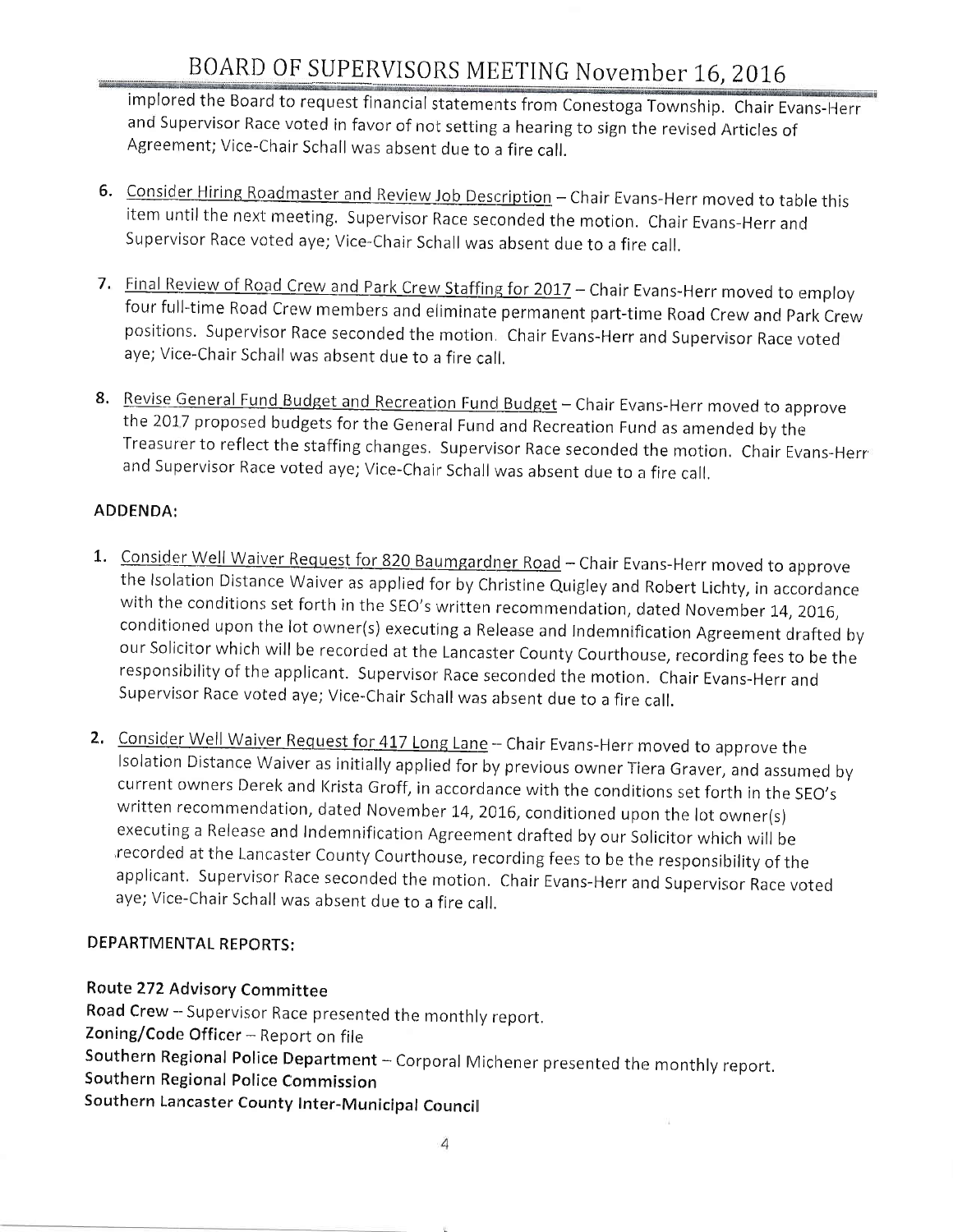Pequea Township Zoning Hearing Board - Fleming Tile & Marble Special Exception and Variance Request for a Dynamic Display Sign -- Hearing scheduled for December 6, 2016 Chair Evans-Herr moved to take no action on this matter. Supervisor Race seconded the motion. Chair Evans-Herr and Supervisor Race voted aye; Vice-Chair Schall was absent due to a fire call.

#### ADVISORY BOARD REPORTS:

Pequea Township Planning Commission - Next meeting scheduled for November 30, 2016. Pequea Township Park and Recreation Board - Next meeting scheduled for December 14, 2016.

MEETING ADJOURNED at 9:28 pM.

Respectfully submitted,

Lori Ann Leitch, Secretary-Treasurer